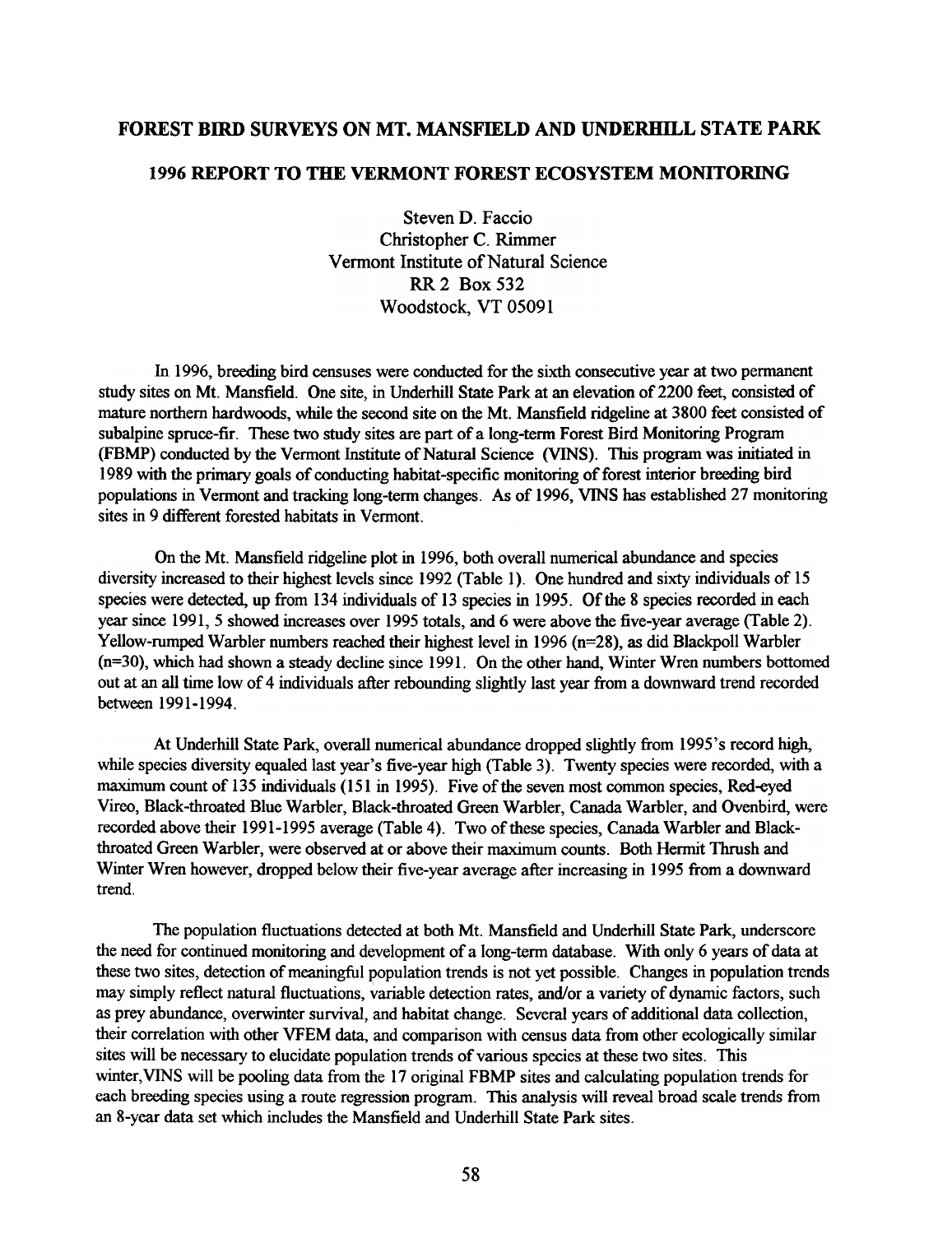|                              |                |                |                | Mansfield        |              |     |  |  |  |  |  |
|------------------------------|----------------|----------------|----------------|------------------|--------------|-----|--|--|--|--|--|
| <b>Species</b>               | 91             | 92             | 93             | 94               | 95           | 96  |  |  |  |  |  |
| <b>Northern Flicker</b>      |                |                |                |                  |              |     |  |  |  |  |  |
| Hairy Woodpecker             |                |                |                |                  |              |     |  |  |  |  |  |
| Yellow-bellied Flycatcher    |                |                | $\overline{2}$ |                  | 1            | 3   |  |  |  |  |  |
| <b>Blue Jay</b>              |                |                |                |                  |              |     |  |  |  |  |  |
| Common Raven                 |                |                |                |                  |              | 1   |  |  |  |  |  |
| <b>Red-breasted Nuthatch</b> |                | $\mathbf{2}$   | 3              |                  | 3            |     |  |  |  |  |  |
| <b>Winter Wren</b>           | 20             | 18             | 14             | 8                | 10           | 4   |  |  |  |  |  |
| Ruby-crowned Kinglet         |                | 4              |                |                  | $\mathbf{2}$ |     |  |  |  |  |  |
| <b>Bicknell's Thrush</b>     | 10             | 23             | 15             | 9                | 15           | 20  |  |  |  |  |  |
| <b>Swainson's Thrush</b>     | 6              | 16             | $\mathbf{2}$   | $\mathbf{2}$     | 5            | 13  |  |  |  |  |  |
| American Robin               | $\overline{2}$ | 7              | $\overline{2}$ | $\boldsymbol{4}$ | 4            | 4   |  |  |  |  |  |
| <b>Cedar Waxwing</b>         |                | 1              | 4              |                  |              |     |  |  |  |  |  |
| Nashville Warbler            | 4              |                |                |                  |              | 4   |  |  |  |  |  |
| Magnolia Warbler             | $\overline{2}$ | 4              |                |                  |              | 8   |  |  |  |  |  |
| <b>Yellow-rumped Warbler</b> | 22             | 21             | 16             | 18               | 16           | 28  |  |  |  |  |  |
| <b>Blackpoll Warbler</b>     | 20             | 18             | 18             | 14               | 14           | 30  |  |  |  |  |  |
| Ovenbird                     |                |                |                | $\mathbf{2}$     |              |     |  |  |  |  |  |
| Lincoln's Sparrow            | 4              |                |                |                  |              | 2   |  |  |  |  |  |
| White-throated Sparrow       | 14             | 28             | 26             | 21               | 24           | 28  |  |  |  |  |  |
| Dark-eyed Junco              | 8              | 17             | 10             | 4                | 10           | 10  |  |  |  |  |  |
| <b>Purple Finch</b>          | $\overline{2}$ | 8              | $\mathbf{2}$   | 4                |              | 4   |  |  |  |  |  |
| White-winged Crossbill       |                |                |                |                  | 8            |     |  |  |  |  |  |
| <b>Pine Siskin</b>           |                | 1              |                |                  | 22           |     |  |  |  |  |  |
| <b>Evening Grosbeak</b>      |                | $\overline{2}$ |                |                  |              |     |  |  |  |  |  |
| Number of individuals        | 114            | 171            | 118            | 86               | 134          | 160 |  |  |  |  |  |
| Number of species            | 12             | 16             | 15             | 11               | 13           | 15  |  |  |  |  |  |

Table I. Maximum counts of individual birds recorded on Mt. Mansfield site, 1991-1996.

Table 2. Maximum counts of the 8 most common species on Mt. Mansfield site, 1991-1996.

|                               | YEAR         |      |                |              |      | 91-95 |      |
|-------------------------------|--------------|------|----------------|--------------|------|-------|------|
| <b>SPECIES</b>                | 1991         | 1992 | 1993           | 1994         | 1995 | 1996  | avg. |
| Winter Wren                   | 20           | 18   | 14             | 8            | 10   | 4     | 14.0 |
| <b>Bicknell's Thrush</b>      | 10           | 23   | 15             | 9            | 15   | 20    | 20.0 |
| <b>Swainson's Thrush</b>      | 6            | 16   | $\mathbf{2}$   | $\mathbf{2}$ | 5    | 13    | 6.2  |
| American Robin                | $\mathbf{2}$ | 7    | $\overline{2}$ | 4            | 4    | 4     | 3.8  |
| <b>Yellow-rumped Warbler</b>  | 22           | 21   | 16             | 18           | 16   | 28    | 18.6 |
| <b>Blackpoll Warbler</b>      | 20           | 18   | 18             | 14           | 14   | 30    | 16.8 |
| <b>White-throated Sparrow</b> | 14           | 28   | 26             | 21           | 24   | 28    | 22.6 |
| Dark-eyed Junco               | 8            | 17   | 10             | 4            | 10   | 10    | 9.8  |